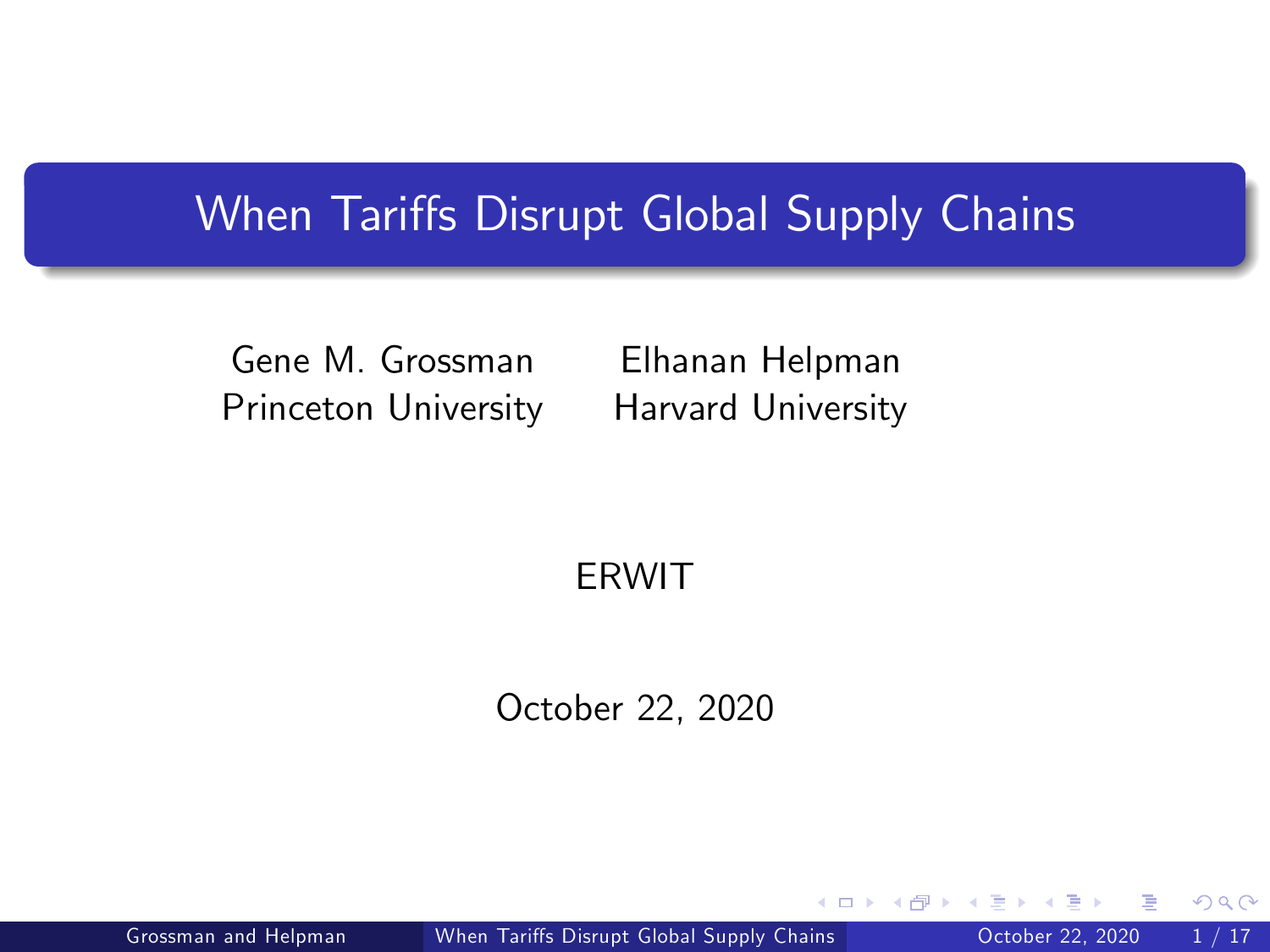## Average Tariffs Applied by US to Imports from China

#### History changes course: Trump tariffs hit supply chains

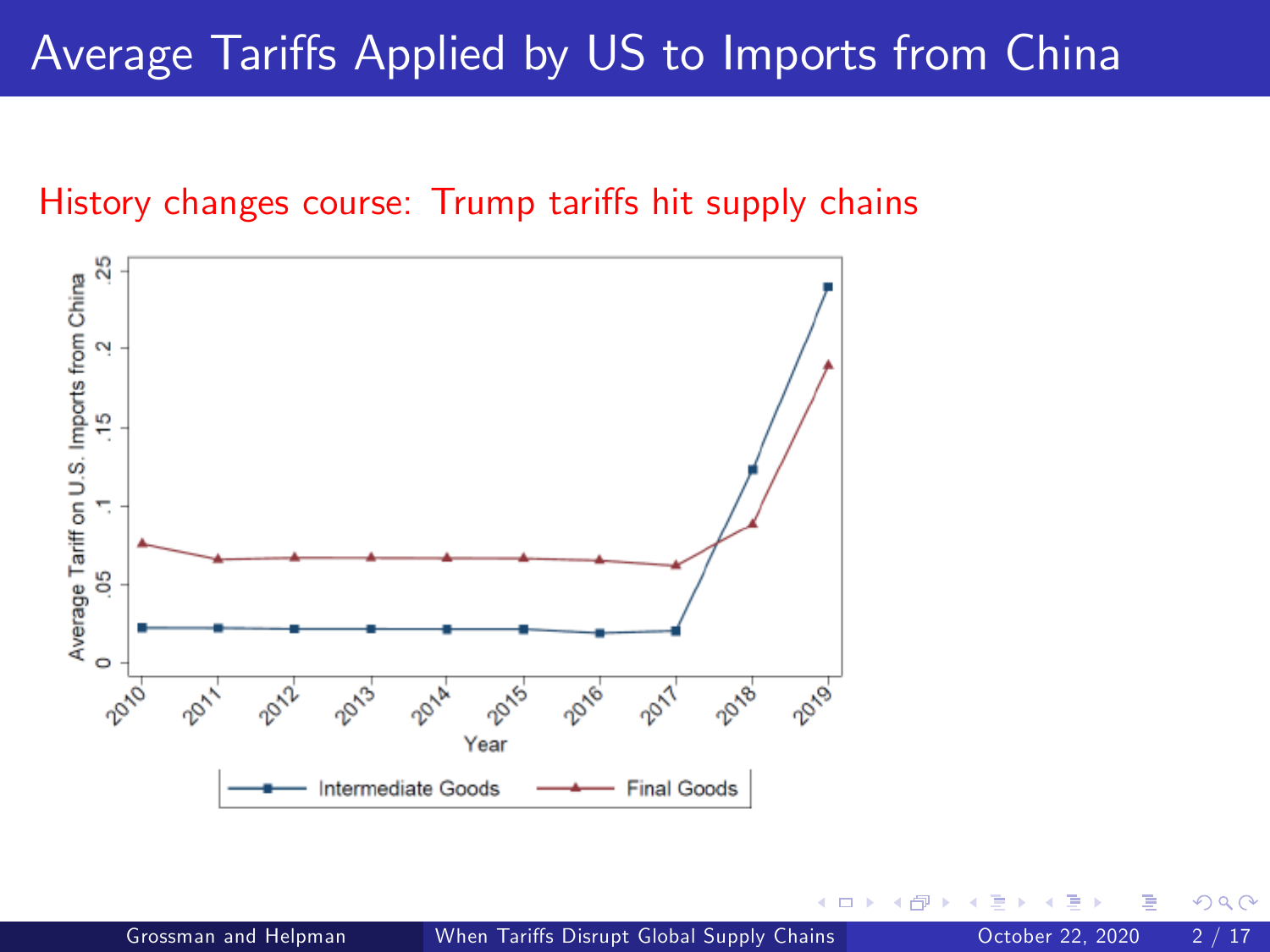#### • Anecdotes from the business press

- Shift from China to Vietnam, Thailand, Indonesia, Malaysia, etc.
- Variety of industries: electronics, furniture, hand luggage, auto parts ...
- Variety of firms: Samsonite, Cisco Systems, Macy's, Ingersoll-Rand ...

• Diff-in-Diff Evidence of Supply Chain Disruption (à la Amiti et al.)

Monthly customs data for imports of intermediate goods at HTS10-country-of-origin level, January 2016 - October 2019

|                           | (II        | Imports from China Imports from 13 LCCs<br>$^{(2)}$ |
|---------------------------|------------|-----------------------------------------------------|
| Log Difference in Tariffs | $-1.609**$ | $0.441*$                                            |
|                           | (0.212)    | (0.224)                                             |
| R Squared                 | 0.85       | 0.84                                                |
| Obs                       | 110132     | 110132                                              |
|                           |            | イロト イ押 トイヨ トイヨ トーヨ                                  |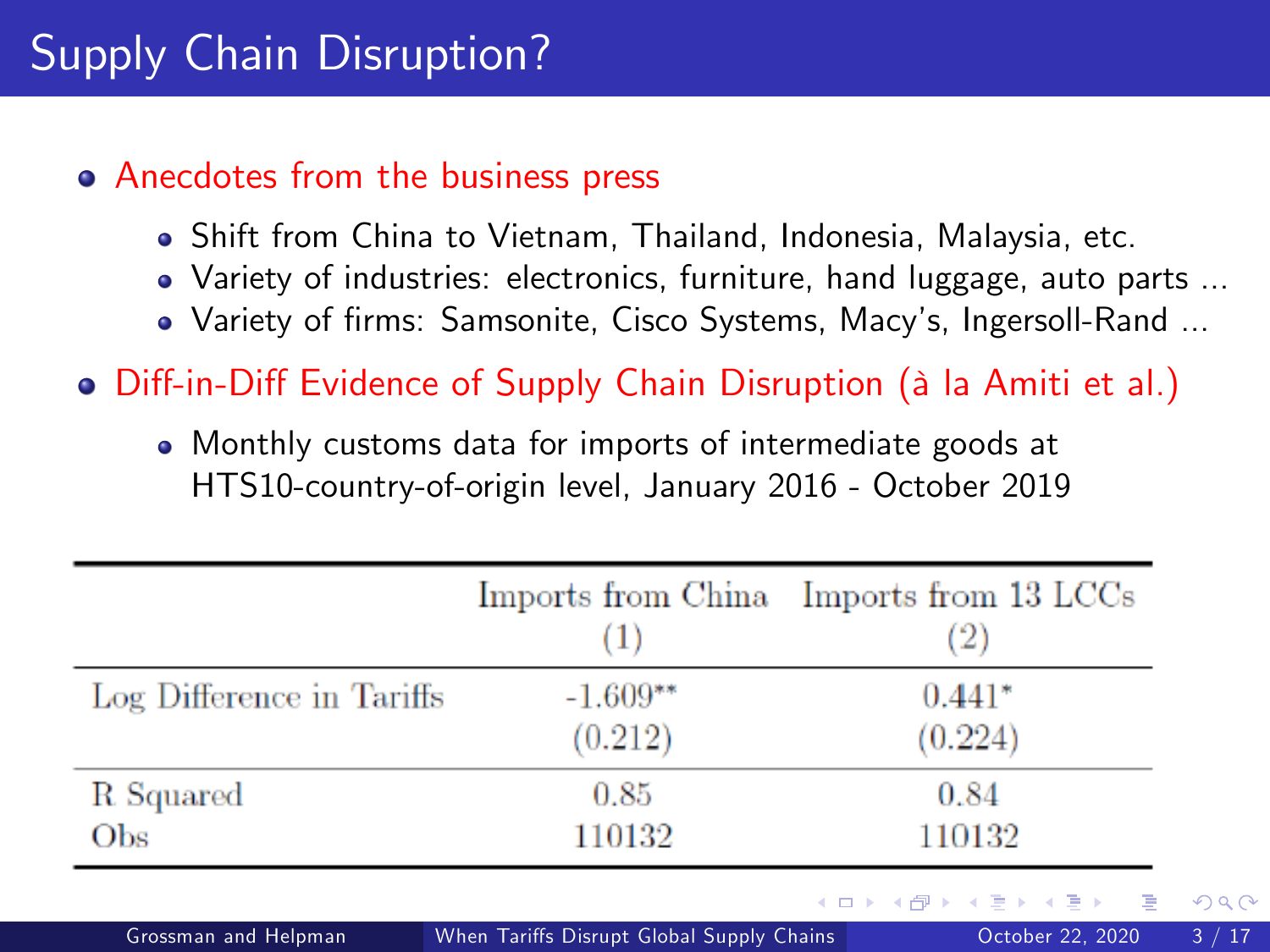- Develop model of trade in intermediate inputs, capturing many of the defining features of relational supply chains  $(c.f. WDR, 2020)$ :
	- Made possible by fragmentation of production processes
	- Impose non-trivial search costs
	- Require matching of compatible partners
	- Often governed by incomplete contracts with frequent renegotiation
	- · Typically observe many durable relationships ("stickiness")
- Neglect: relationship specific investments (Ornelas and Turner, Antràs and Staiger)
- Study effects of unanticipated tariff shocks on organization of supply chains, prices, and welfare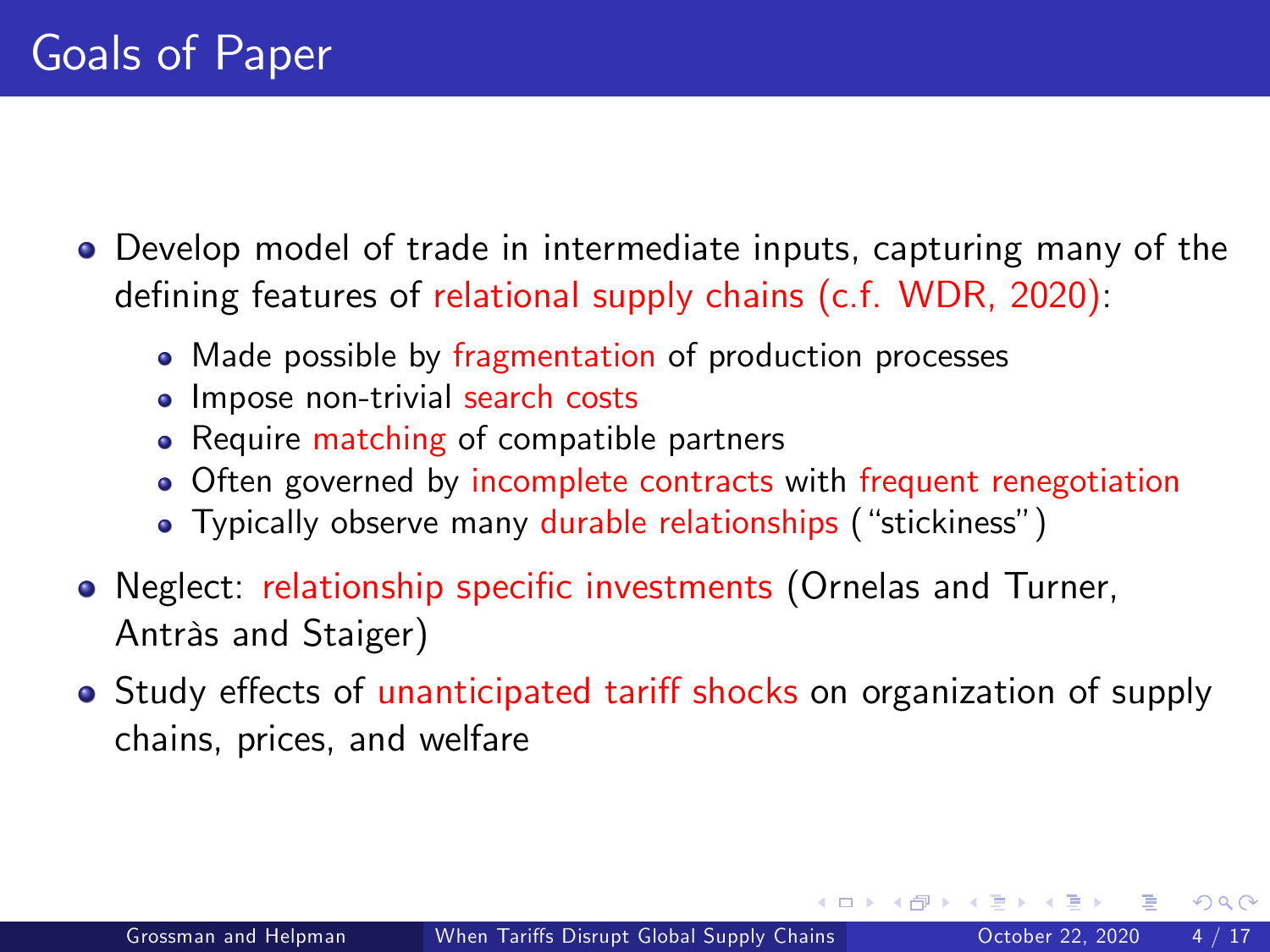### Foreign Sourcing with Search and Bargaining Model Outline

#### • Two sectors

- Homogeneous good, produced competitively with CRS
- Differentiated products, monopolistic competition, relational supply chains

#### • Technology for differentiated products

- Combines labor and composite intermediate good
- Composite requires continuum of inputs in fixed proportions
- Inputs imported from cheapest source, or produced at home

#### Search and Bargaining

- A final producer pays to search for supplier of each input
- Each supplier has match-specific productivity
- Buyer can negotiate a short-term contract or resume search
- Long-run Equilibrium: Zero profits in anticipation of free trade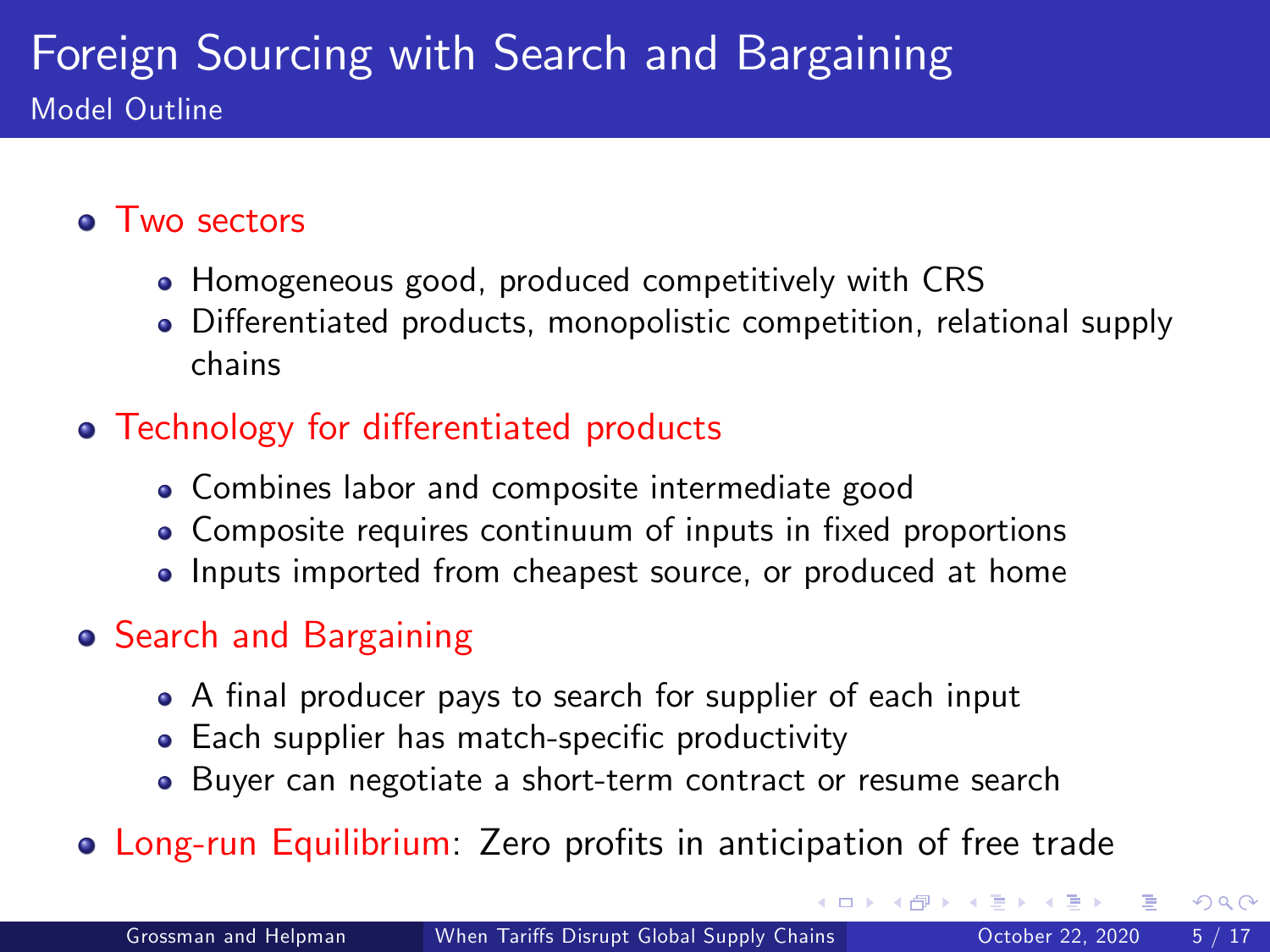- Symmetry across firms and inputs: All producers initially search in minimum wage country A
- At cost F, take draw from  $G(\cdot)$  for input  $\omega$ 
	- Learn inverse match productivity a: can produce *ω* at unit cost wa
	- Negotiate short-term contract or pay  $F$  again and take another draw
- **•** For simplicity: Assume no time between draws
- Optimal strategy: Reservation stopping rule a for each input
- Search cost:  $S(\bar{a}) = F + [1 G(\bar{a})] S(\bar{a}) \Rightarrow$

$$
S\left(\bar{a}\right)=\frac{F}{G\left(\bar{a}\right)}
$$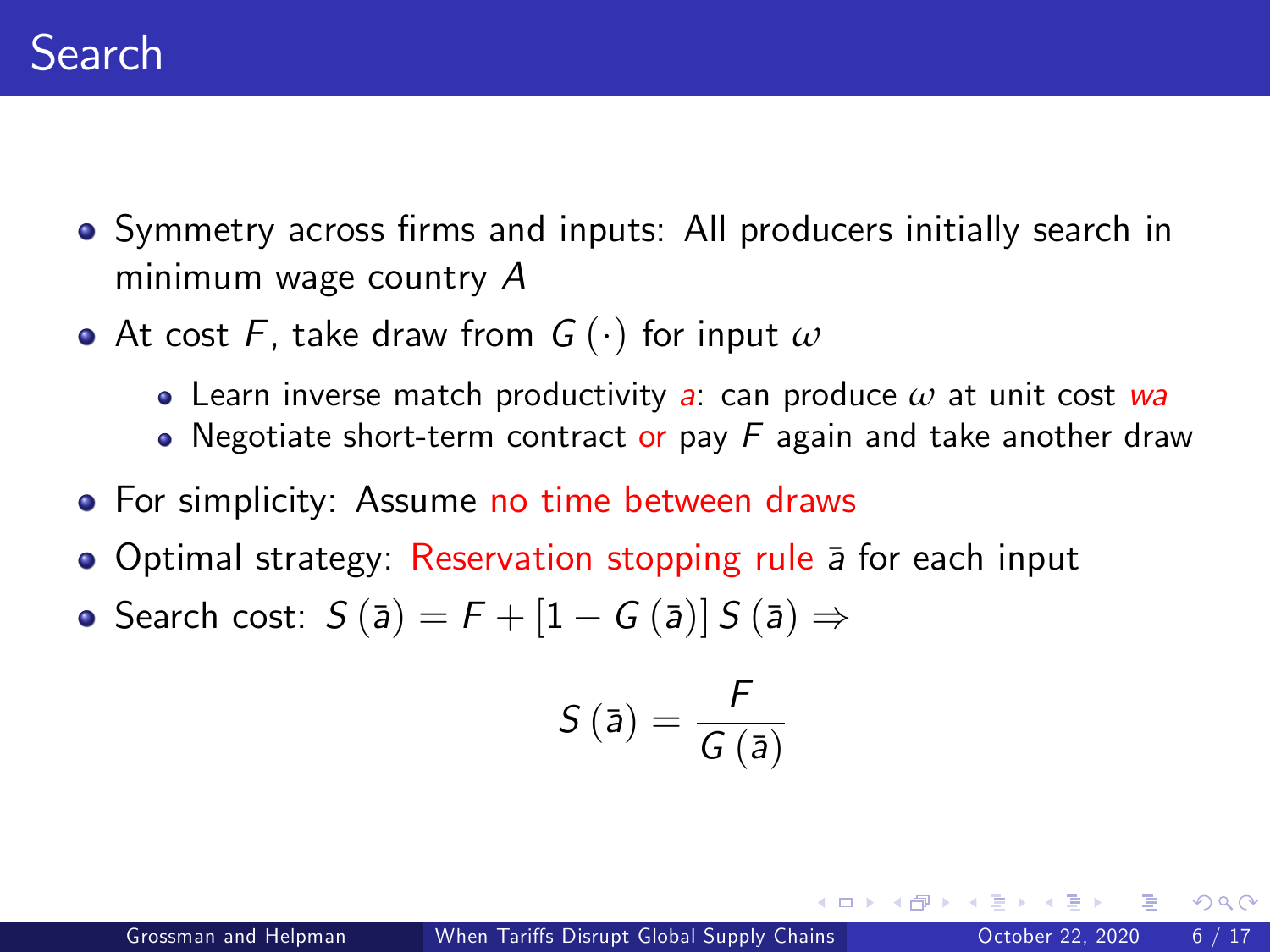# Bargaining

- Nash bargaining over per-unit price, with weights  $\beta$  and  $1 \beta$
- $\bullet$  "Nash-in-Nash": bargain separately with suppliers, take m as given
- Outside options:
	- For buyer: Resume search, find alternative supplier with expected price  $\mu_{\rho}^{}$  (ā) at expected flow cost  $f$  /  $G$  (ā)
	- For supplier: Zero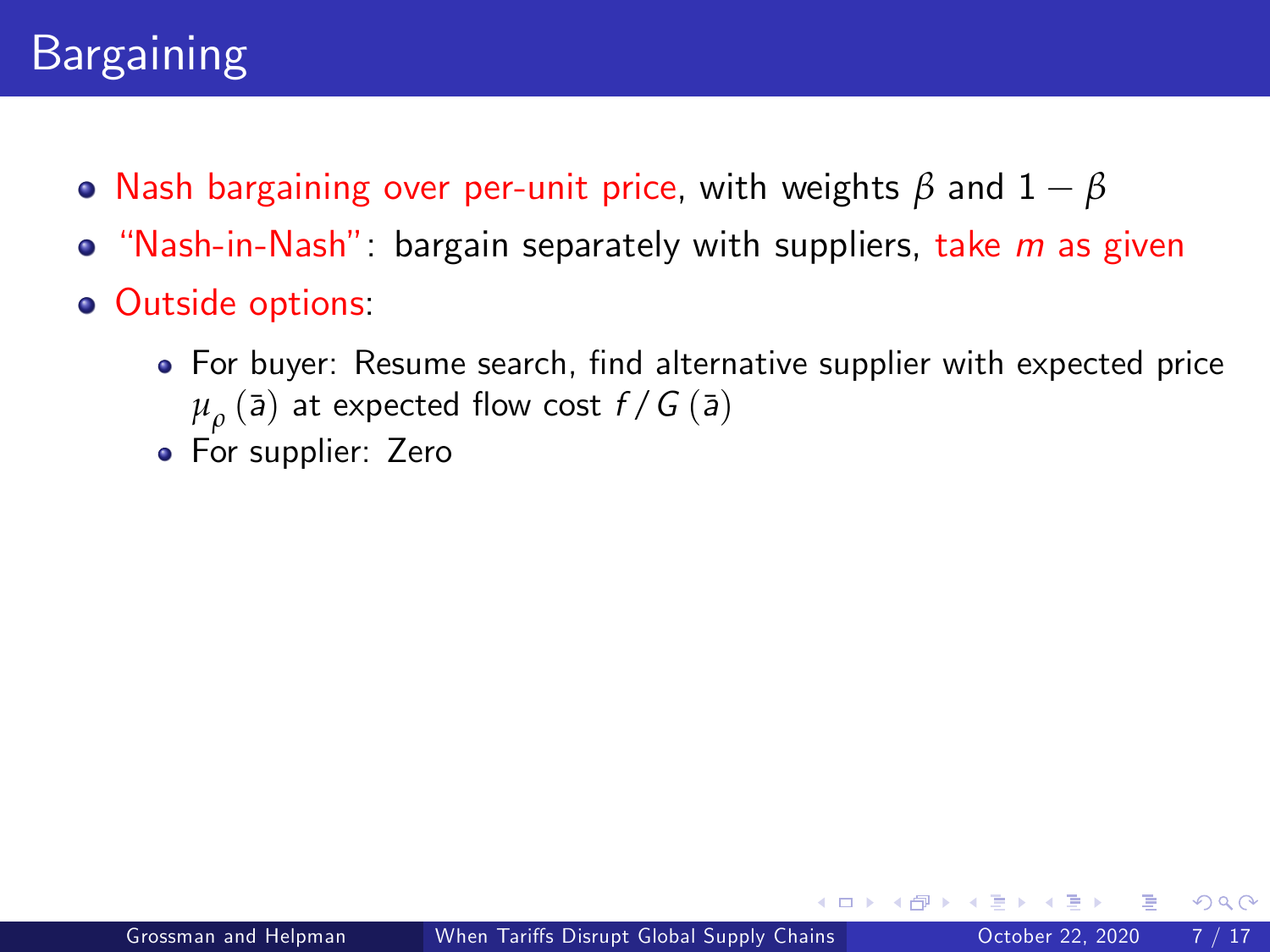- Nash bargaining over per-unit price, with weights *β* and 1 *β*
- $\bullet$  "Nash-in-Nash": bargain separately with suppliers, take m as given
- **o** Outside options:
	- For buyer: Resume search, find alternative supplier with expected price  $\mu_{\rho}^{}$  (ā) at expected flow cost  $f$  /  $G$  (ā)
	- For supplier: Zero
- $\bullet$  Total cost of m units of intermediates (including search cost):

$$
C(m) = w\mu_a(\bar{a})m + \frac{f}{\beta G(\bar{a})}
$$

Perceived marginal cost:

$$
\phi = w\mu_a(\bar{a}) \Rightarrow MC < AC
$$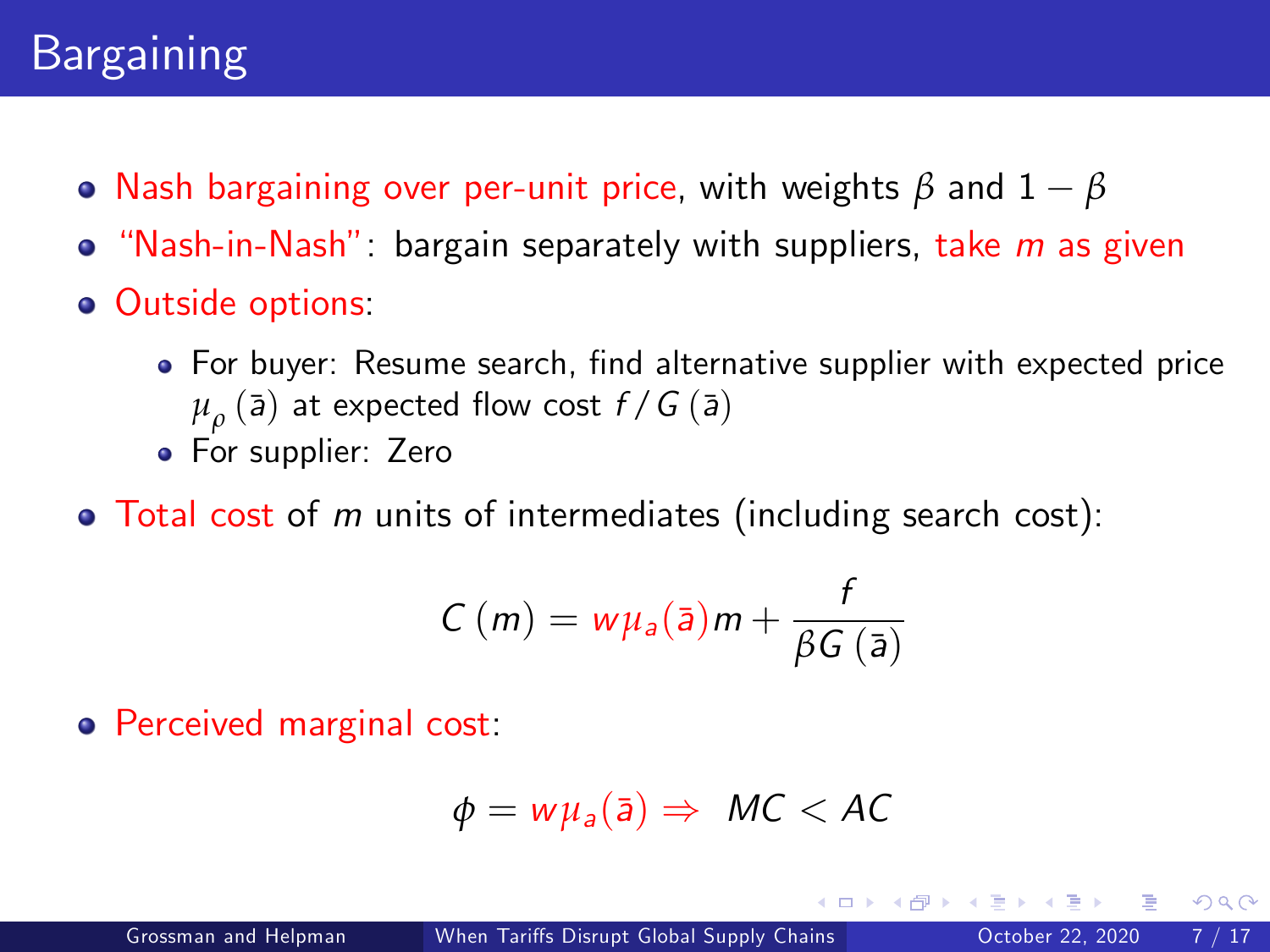o Optimal search trade-off:

$$
\bar{\mathsf{a}} = \arg\min_{\mathsf{a}}\textit{mw}\mu_{\mathsf{a}}\left(\mathsf{a}\right) + \frac{f}{\beta G\left(\mathsf{a}\right)}
$$

- $\bullet$   $\bar{a}$  is decreasing in  $mw$ :
	- **•** greater stake in search outcome  $\Rightarrow$  more intensive search
- Start tariff analysis from this equilibrium
	- Ad valorem tariff t on imports from country  $A, \tau \equiv 1 + t$
	- **Unanticipated:** *n* pre-determined in expectation of  $\tau = 1$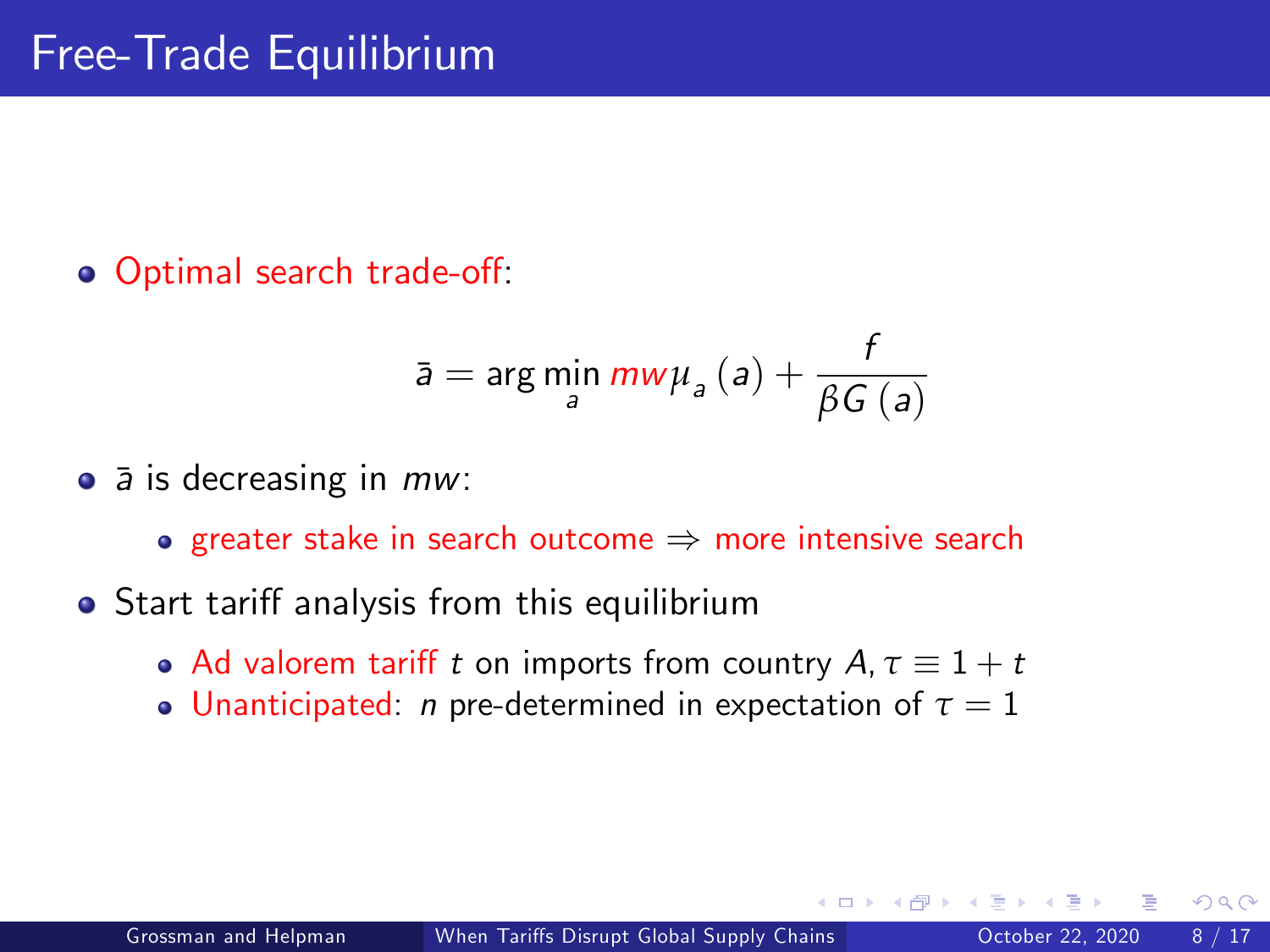# Renegotiation in Enduring Relationships (Small Tariff)

- **•** Start with "small tariff":  $\tau < w_R/w_A$ 
	- Actual and threatened searches remain in A
- **•** Renegotiated price:
	- $\rho \downarrow$  if credible threat of more intensive search
	- $\rho \uparrow$  if threatend search is less discerning
- Optimal choice of a¯: decreasing in *τ*m (*τ*)
	- **•** Input prices rise iff  $\bar{a}(\tau) > \bar{a}$
	- **•** Input prices rise iff  $\tau m(\tau) < m$  (smaller stake)
	- $\bullet$   $\tau m(\tau) < m$  iff  $\varepsilon > 1$
- These are TOT effects of tariff due to shared surplus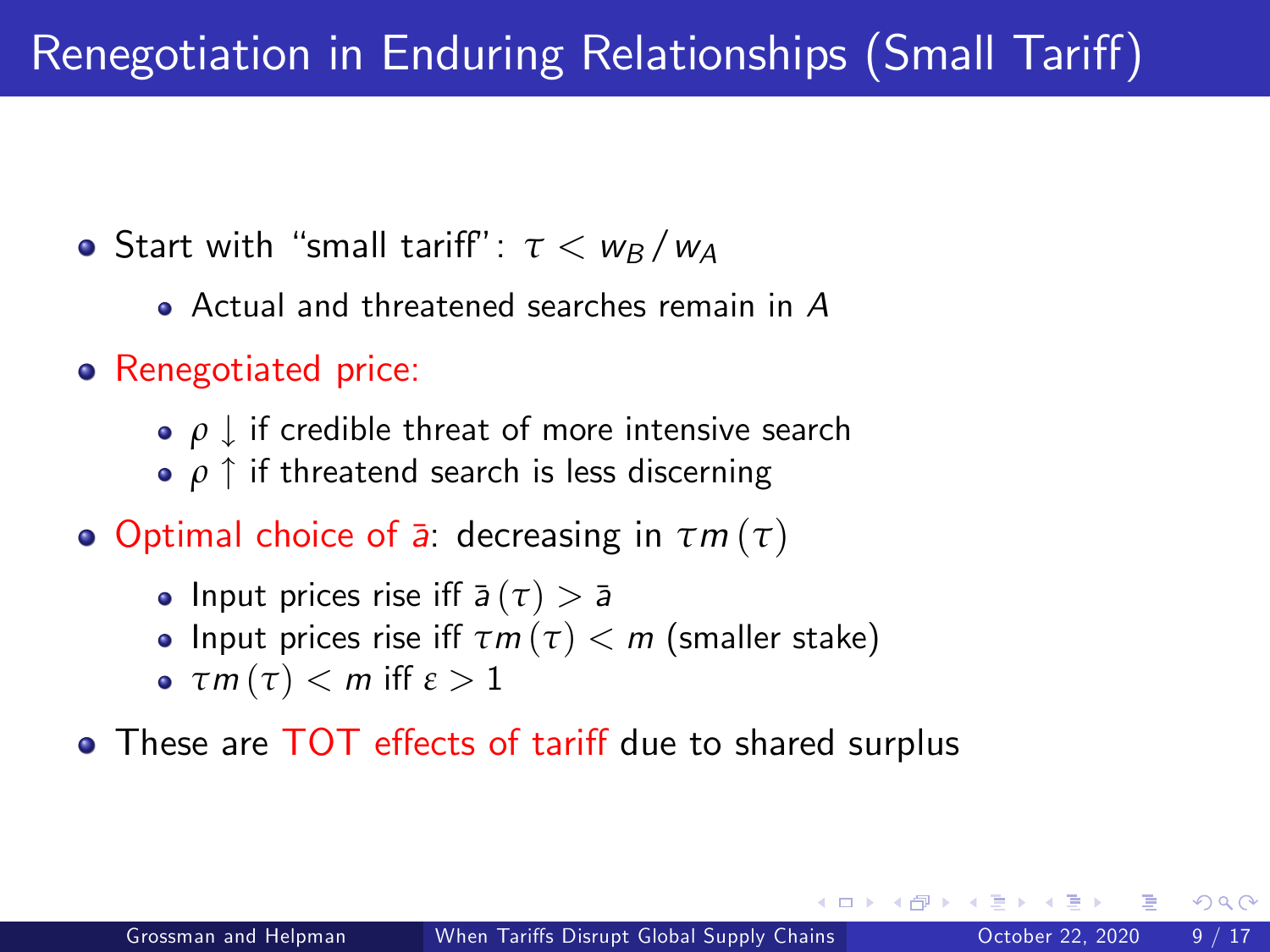# Replacing Unproductive Suppliers (Small Tariff)

- **•** Producers might choose to terminate some relationships and recommence search for these inputs
- When, if ever, do firms replace some of their initial suppliers?
	- **If**  $\varepsilon > 1$ ,  $\bar{a}(\tau) > \bar{a} \Rightarrow$  no replacement of any suppliers by original producers
	- **If**  $\varepsilon$  < 1,  $\bar{a}(\tau)$  <  $\bar{a}$  at original n
		- But profitability rises, because direct effect of input tariff offset by favorable effect on competition through  $P \uparrow$
		- Tariff induces entry:  $n \uparrow$
		- Entry reduces stake in search by original producers; entry continues until  $\tau m^{\tau} = m(1)$
		- **•** In equilibrium,  $\bar{a}(\tau) = \bar{a}(1) \Rightarrow$  no replacement of any suppliers by original producers

 $QQ$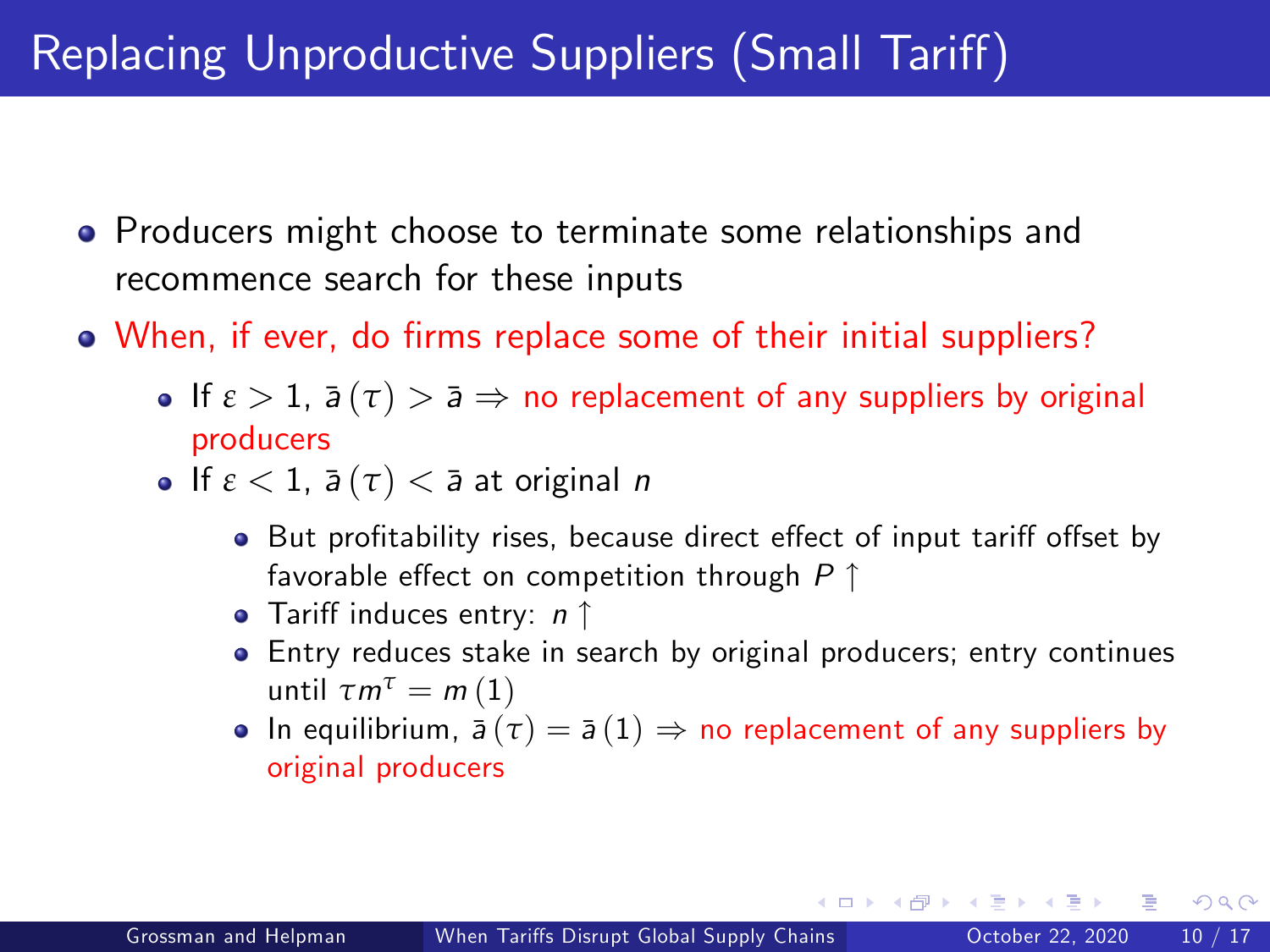## Welfare Effects of Small Tariffs: Elastic Demand

- No new searches, no entry, so no new capital costs
- Tariff payments by firm accrue as tariff revenue
- So

$$
V(\tau) = U(X^{\tau}) - n\rho^{\tau}m^{\tau} - n\ell^{\tau}
$$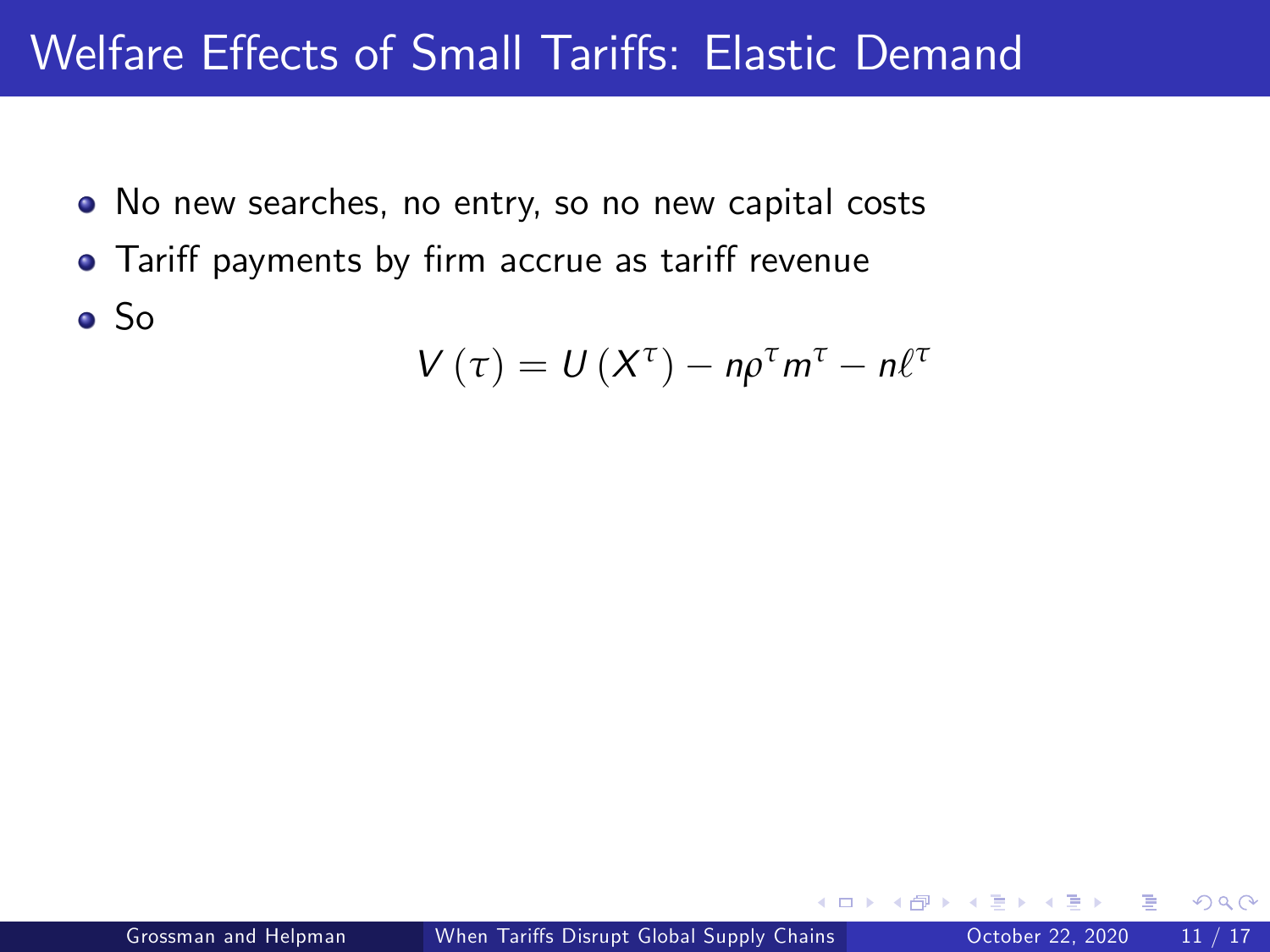## Welfare Effects of Small Tariffs: Elastic Demand

- No new searches, no entry, so no new capital costs
- Tariff payments by firm accrue as tariff revenue
- So

$$
V(\tau) = U(X^{\tau}) - n\rho^{\tau}m^{\tau} - n\ell^{\tau}
$$

• Differentiating:

$$
\frac{1}{n}\frac{dV^{\tau}}{d\tau} = \left(\frac{\sigma}{\sigma - 1} - 1\right)\frac{d\ell^{\tau}}{d\tau} + \left(\frac{\sigma}{\sigma - 1}\phi^{\tau} - \rho^{\tau}\right)\frac{dm^{\tau}}{d\tau} - m^{\tau}\frac{d\rho^{\tau}}{d\tau}
$$

- Labor demand declines, m declines, terms of trade deteriorate
- Possibility of welfare enhancing tariff due to middle term  $(\phi^\tau<\rho^\tau),$ but plausible parameter values suggest not.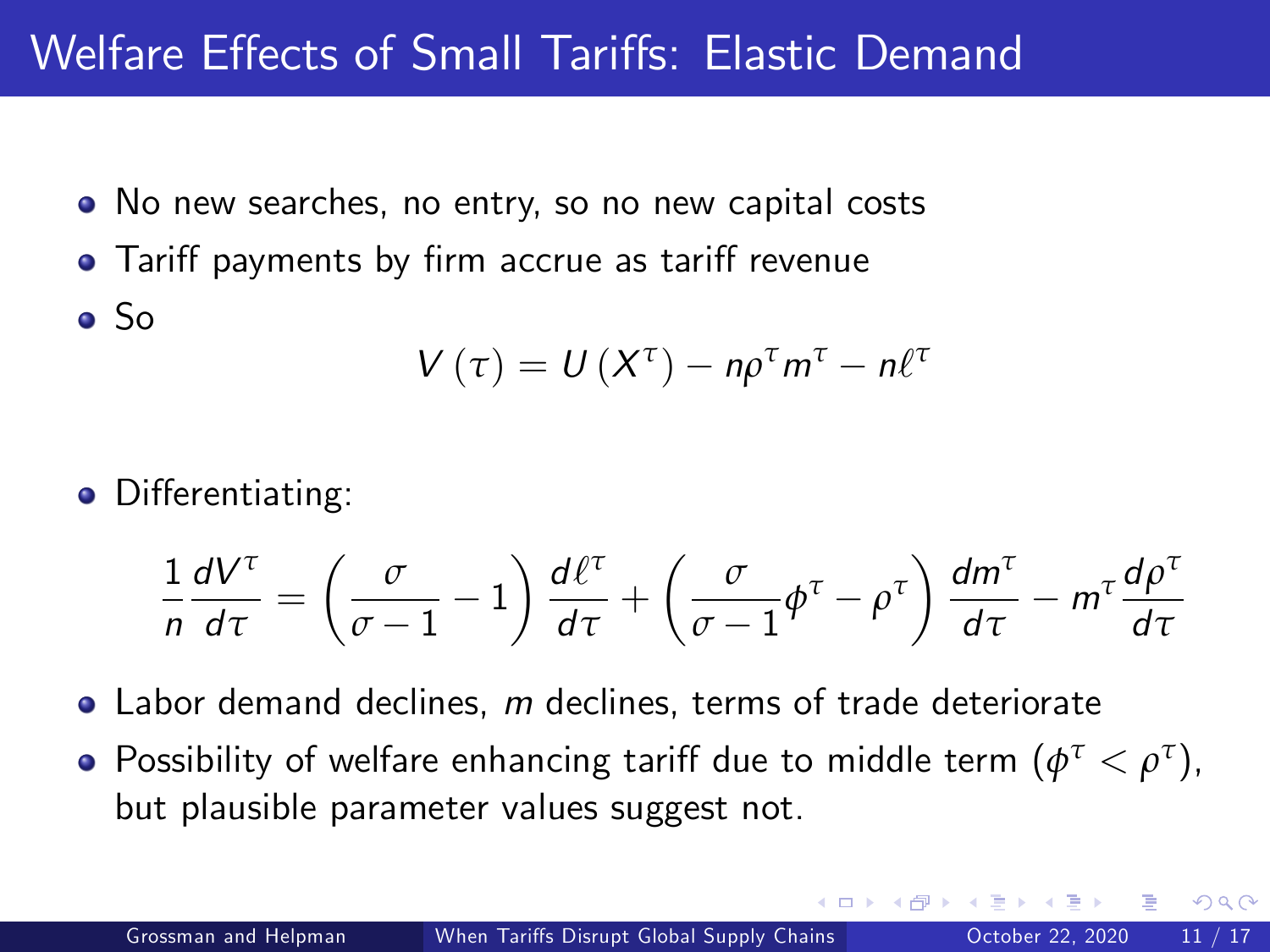# Larger Tariffs

- **o** Suppose  $w_B < \tau w_A$ 
	- Country  $B$  could be foreign country exempt from tariff (e.g., Vietnam)
	- $\bullet$  Country B could be the home country
- New searches (if any) and threatened searches take place in B
- Renegotiation with original suppliers: Suppliers share burden of tariff!
	- Consistent with Amiti et al. (2020)
	- Partial Effect: TOT improve!
- Reorganization of supply chains:
	- With *ε* > 1
		- **•** *τ* < *τ*<sub>c</sub> ⇒ no replacement (room to bargain)
		- $\sigma \tau > \tau_c$   $\Rightarrow$  replace range of least productive suppliers
	- With *ε* < 1, replace range of least productive suppliers
	- Replacement  $\Rightarrow$  Vinerian trade diversion, harms TOT

 $QQ$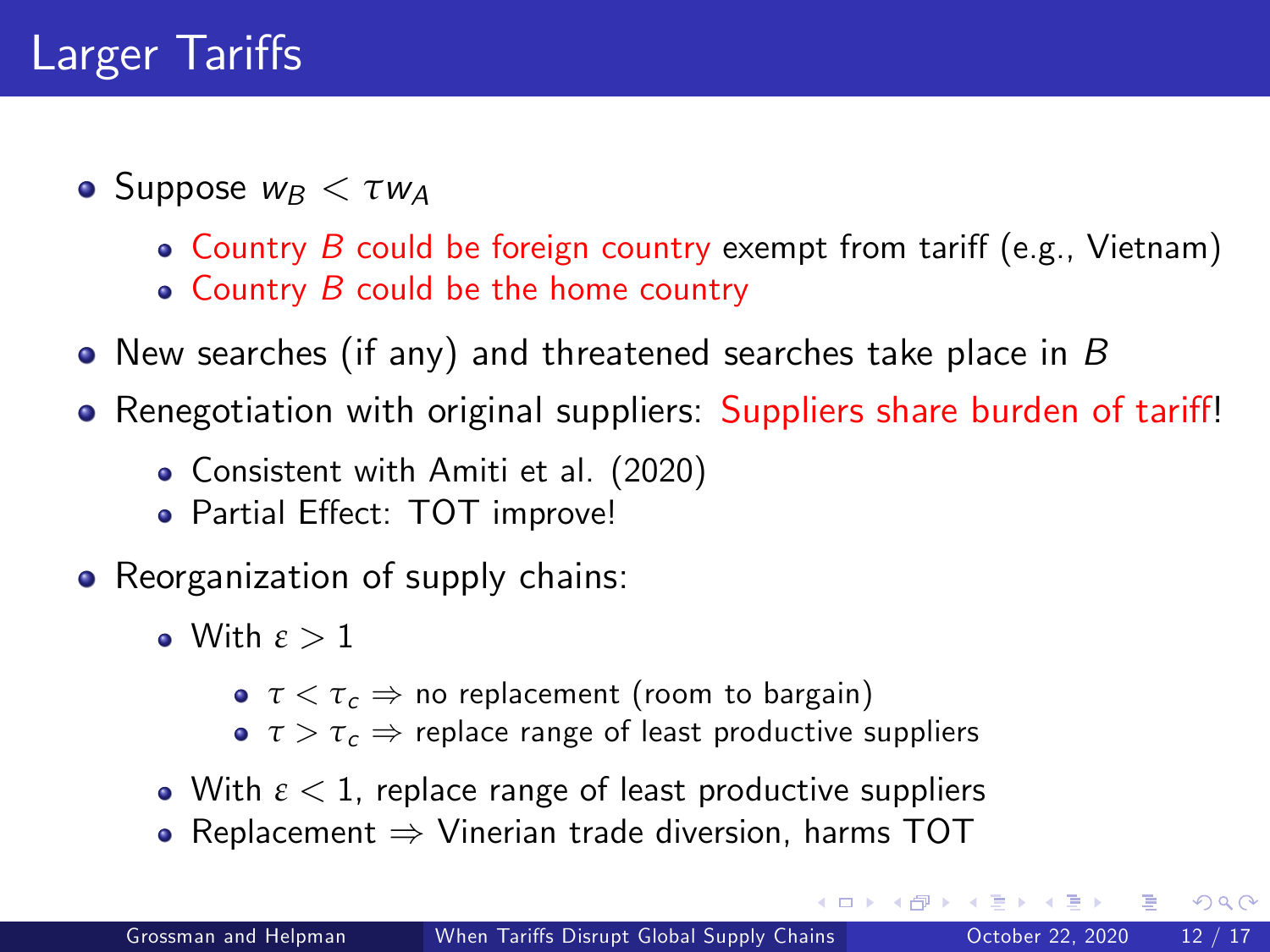## Effect of Tariffs on TOT

Elastic Demand

$$
\begin{array}{l} \n\sigma = 5, \theta = 4, \varepsilon = 1.5, \alpha = \beta = 0.5\\ \n\omega_A = 0.5, \omega_B = 0.6\n\end{array}
$$



Grossman and Helpman (X) When Tariffs Disrupt Global Supply Chains (Carl October 22, 2020 13 / 17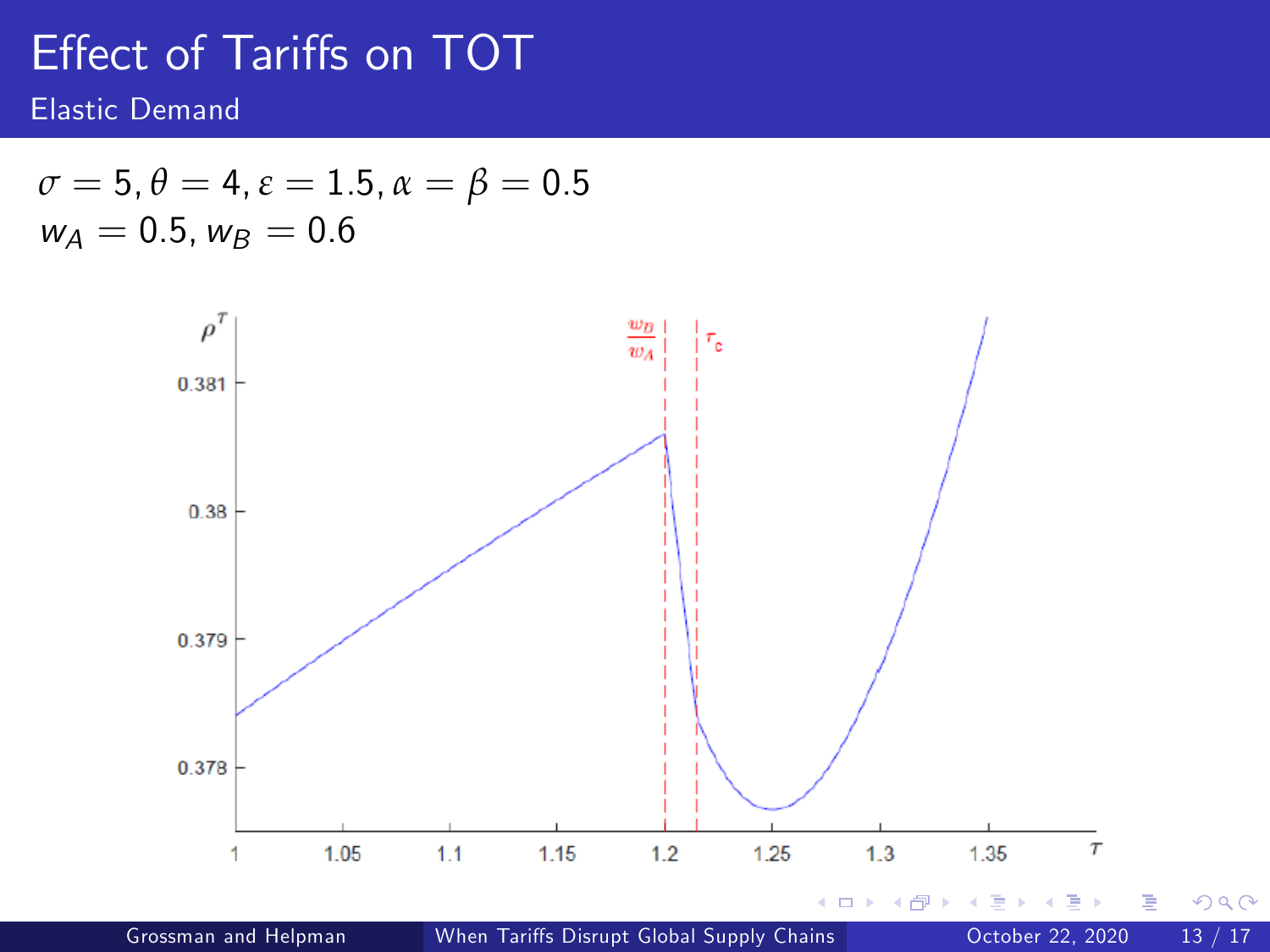### Welfare Effects of Tariffs

Elastic Demand, B is Foreign Country

$$
\begin{array}{l} \sigma=5, \theta=4, \varepsilon=1.5, \alpha=\beta=0.5 \\ w_A=0.5, w_B=0.6 \end{array}
$$



Figure: Welfare Effects of Unanticipated Tariffs: Elastic Demand

 $\Box$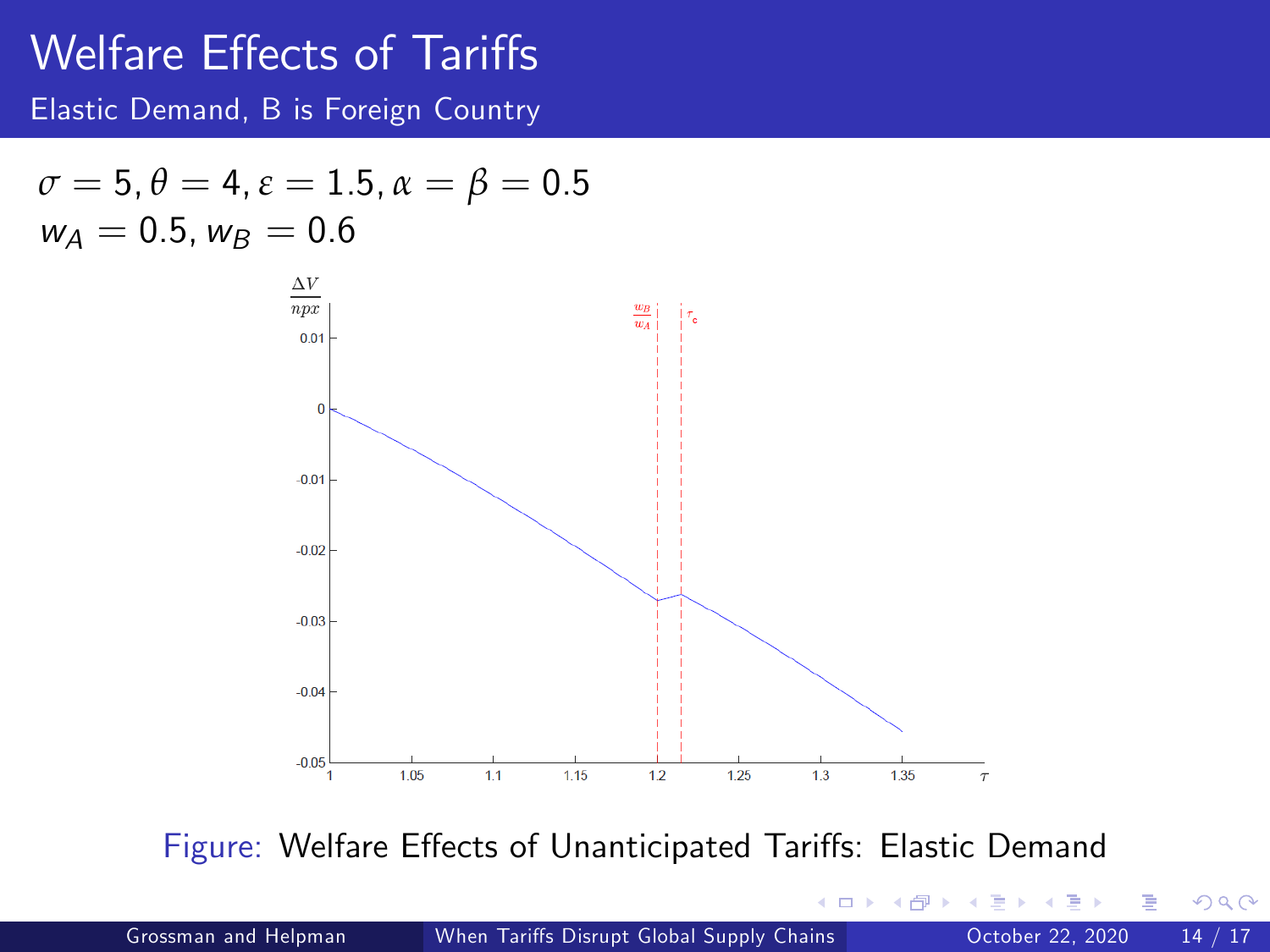### Welfare Effects of Tariffs

Inelastic Demand, B is Foreign Country

$$
\begin{array}{l} \sigma=5, \theta=4, \varepsilon=0.5, \alpha=\beta=0.5 \\ w_A=0.5, w_B=0.6 \end{array}
$$

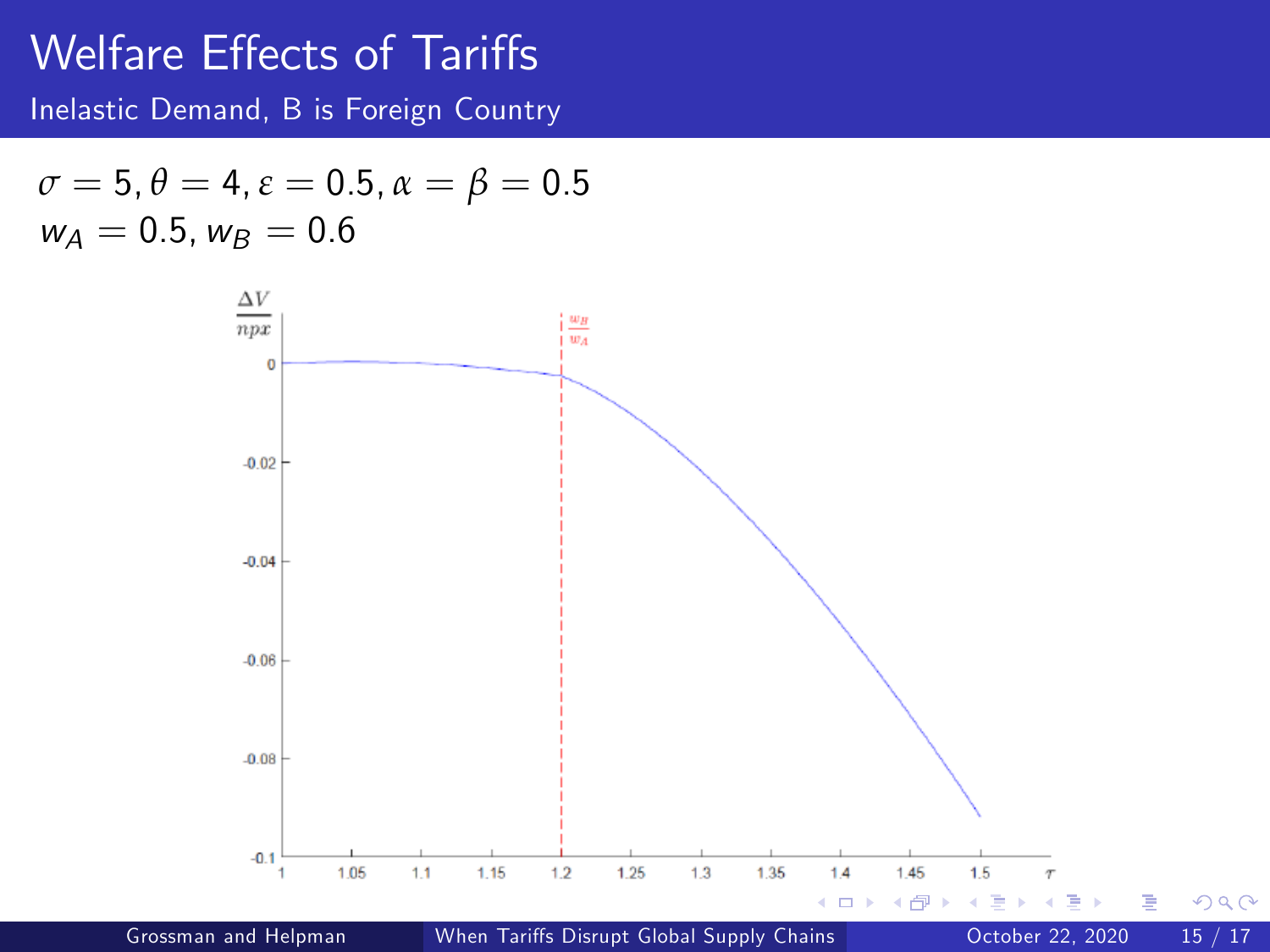### Welfare Effects of Tariffs

Inelastic Demand, Weak Bargaining Position

$$
\sigma = 5, \theta = 4, \varepsilon = 0.3, \alpha = \beta = 0.3
$$
  

$$
w_A = 0.9, w_B = 1
$$



Þ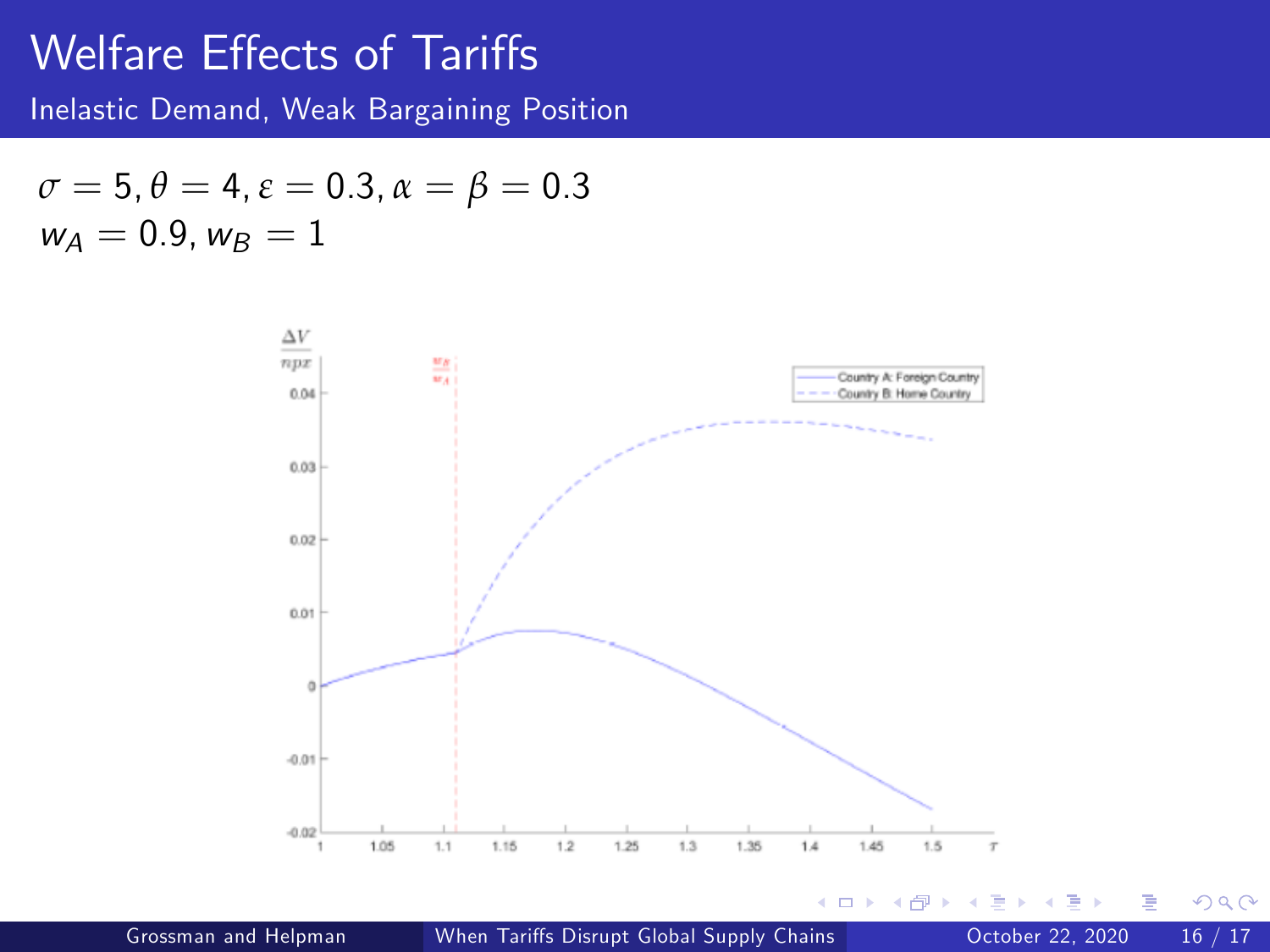#### • New mechanisms for tariffs to affect prices and welfare:

- Price negotiations conducted in shadow of renewed search. Input prices rise (fall) if incentive for search reduced (intensified)
- Bargaining drives a wedge between marginal cost of inputs as perceived by final-good producers and their true social cost  $-$  due to independent bargaining with myriad suppliers
- Large tariffs can generate Vinerian trade diversion; part of the cost ìhiddenî in extra search costs